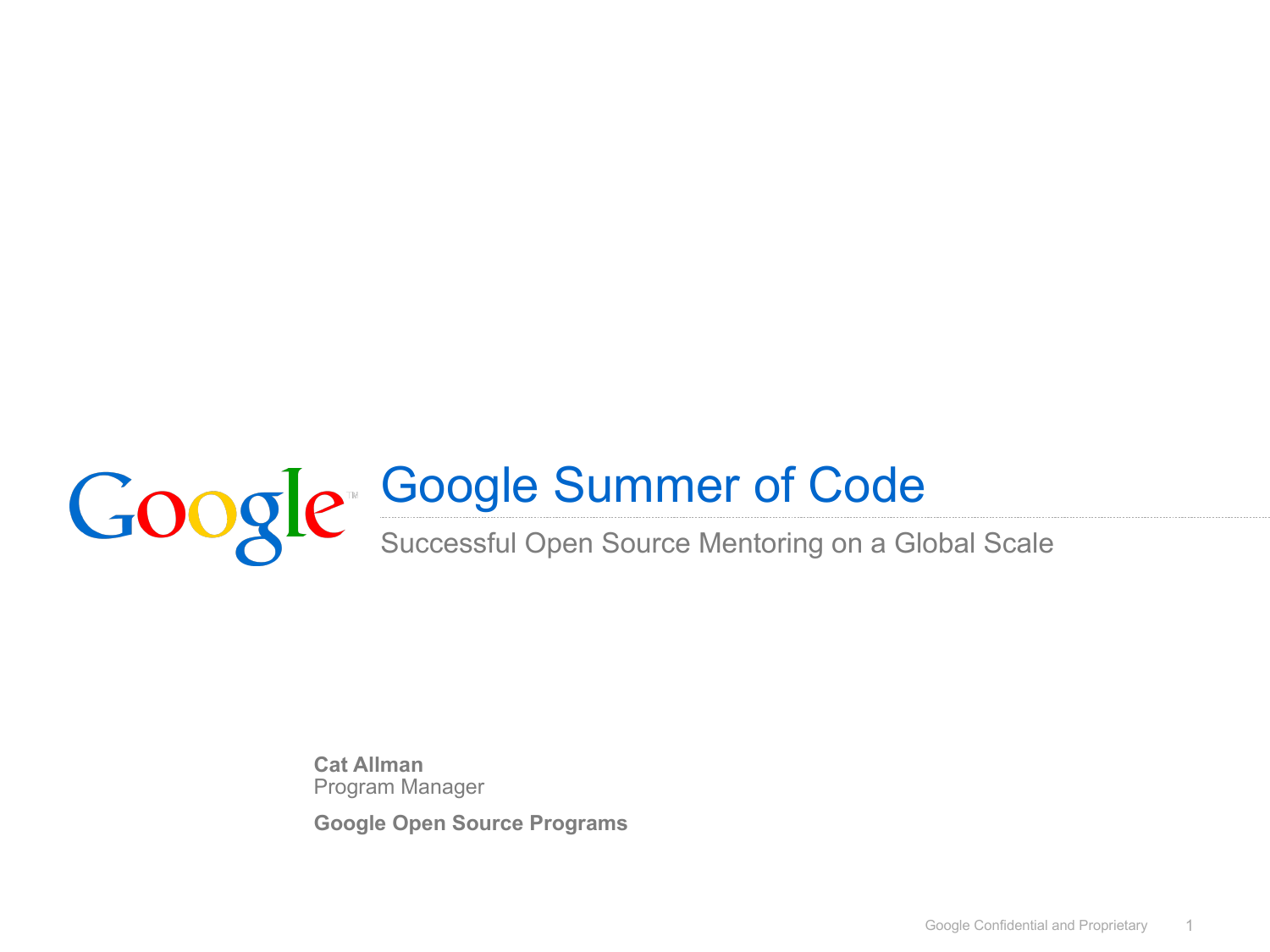Google

Pivot point for open source at Google

- Open source project hosting
- License compliance
- Releasing Google code as open source
- Standards research and adoption
- Fund external FOSS development
- Fund, sometimes host, community driven events
- Support for academic research
- Student programs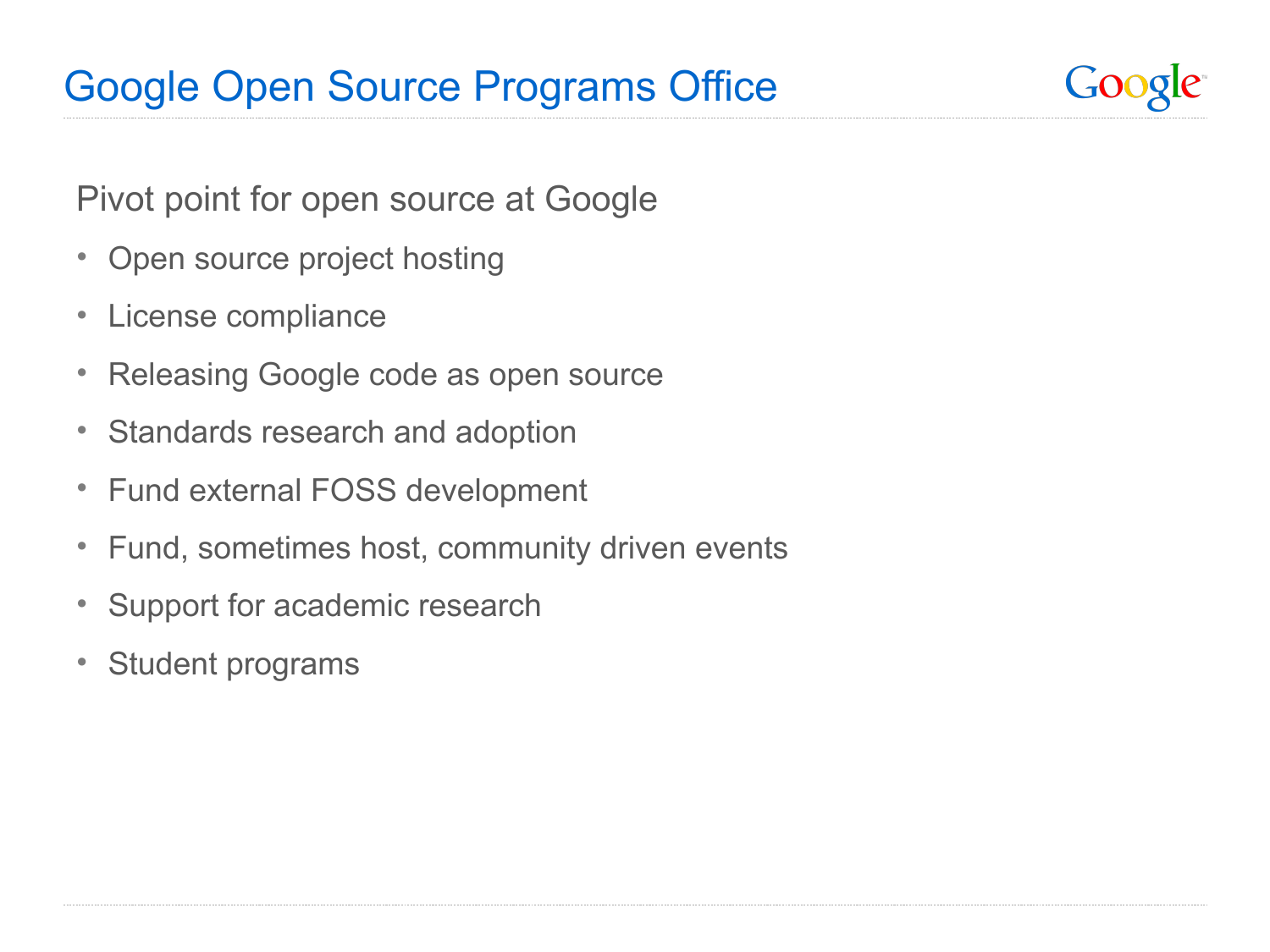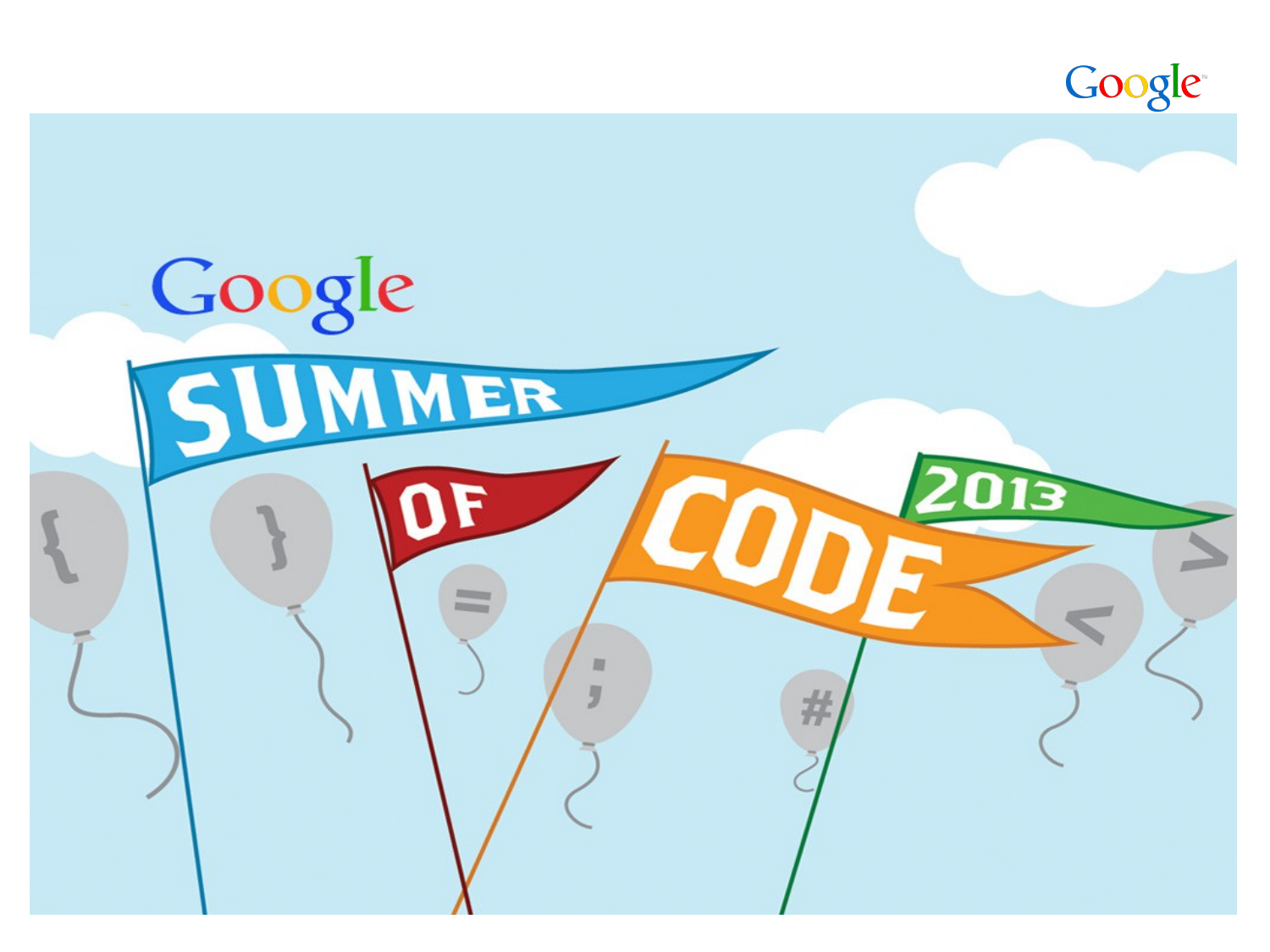#### Goals of Google Summer of Code



- Inspire young developers to begin participating in open source development
- Provide students in computer science and other fields a chance to do work related to their academic pursuits during the summer/break
- Give students more exposure to real-world software development scenarios (e.g. distributed development, software licensing questions, mailing list etiquette, etc.)
- Help open source projects identify and bring in new developers and committers
- Get more open source code created and released for the benefit of all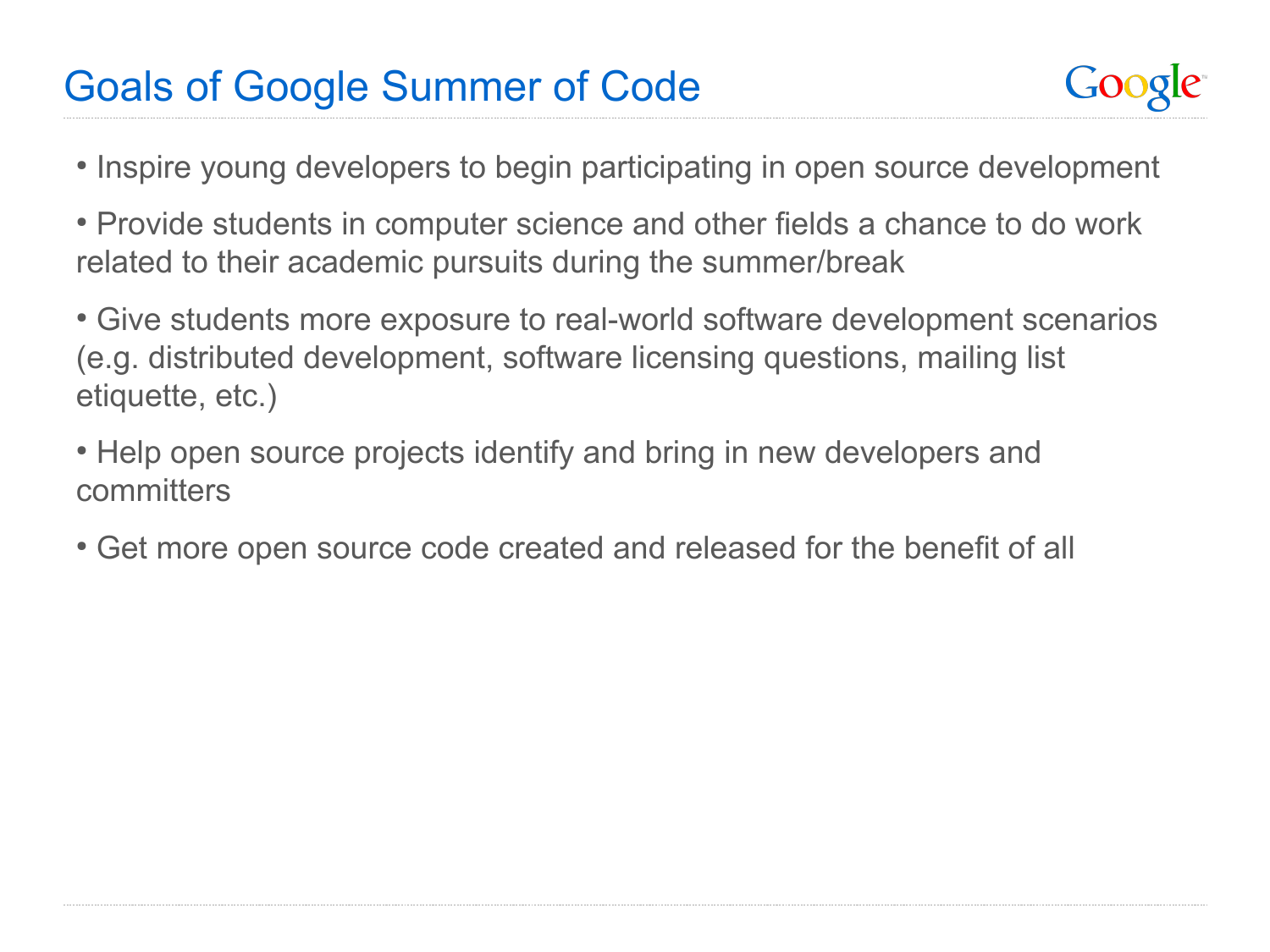

- 1. The Mentoring Organizations apply to Google
- 2. Then the Students apply to the Mentoring organizations

3. Selected Students work online, one on one with a mentor for the term of the program.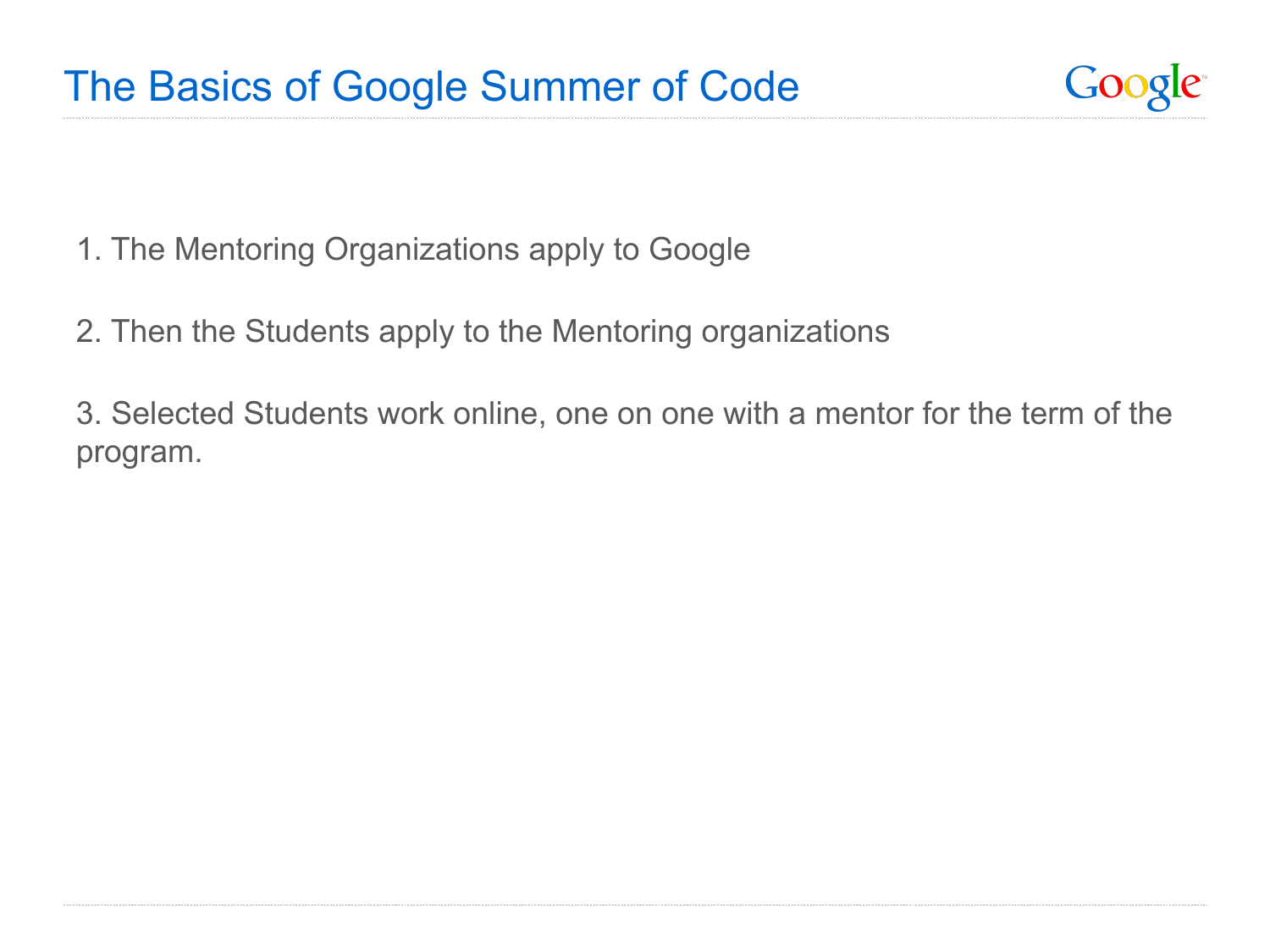

- Projects apply to Google to be Mentoring Organizations
- Each Mentoring organization has an "Ideas List" to help students decide which org to apply to, what skills are needs, etc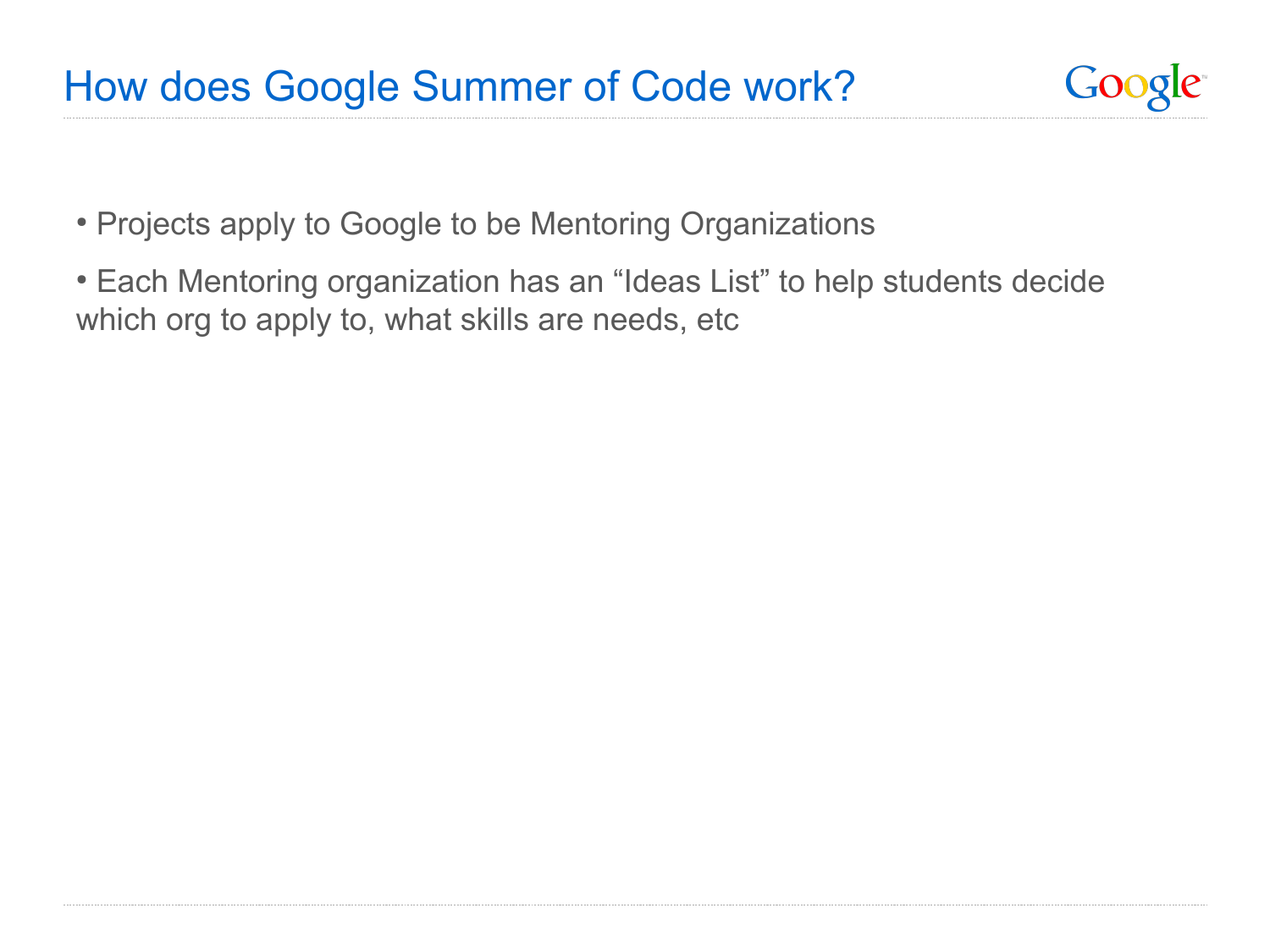Google

• Students submit project proposals to their choice of organizations, who select student(s) and pair with mentor from the org

- Google allocates a given number of slots to each organization, the students work on their project in close mentored collaboration with that organization
- Student must execute to milestones laid out in their accepted project proposal
- Students who successfully complete their projects receive a stipend
- Mentoring orgs receive small stipend per student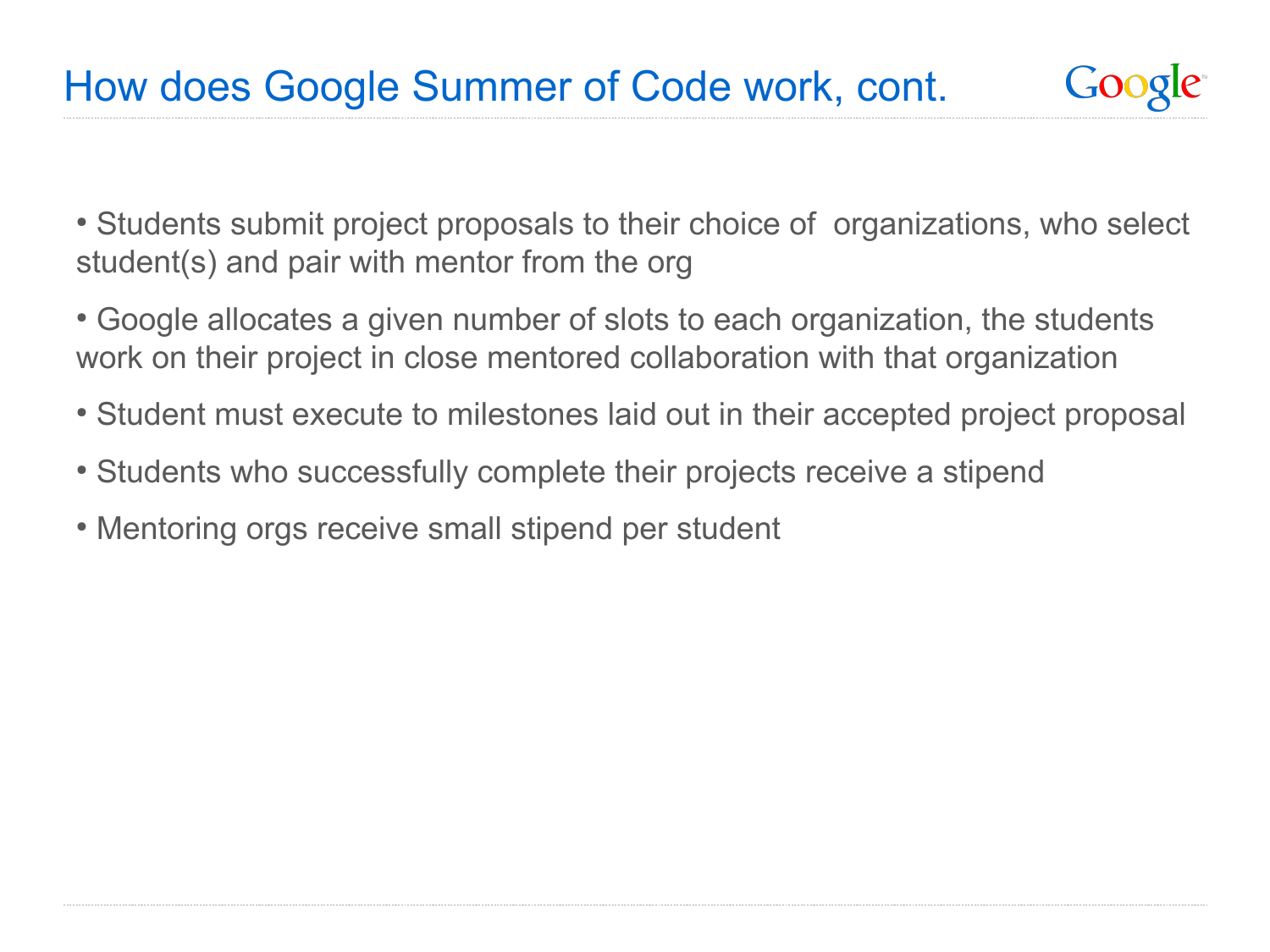

In 2012:

- Undergrad 659 54.5% • Masters 294 24.3%  $\cdot$  PhD  $124$   $10.3\%$
- N/A 135 11.2
- Approx 95% Technical majors: Computer Science, Engineering, Math, Physics, Sciences
- Approx 5% "Non-technical" majors including: Law, Art, Dance, Drama, Design, Film, Theology, Medicine, Languages, Business, International Relations, History, Music, Architecture, Cultural Studies, Sociology, Psychology, Anthropology, Library Science, Linguistics, Economics, **Cartography**
- Oldest student so far: 56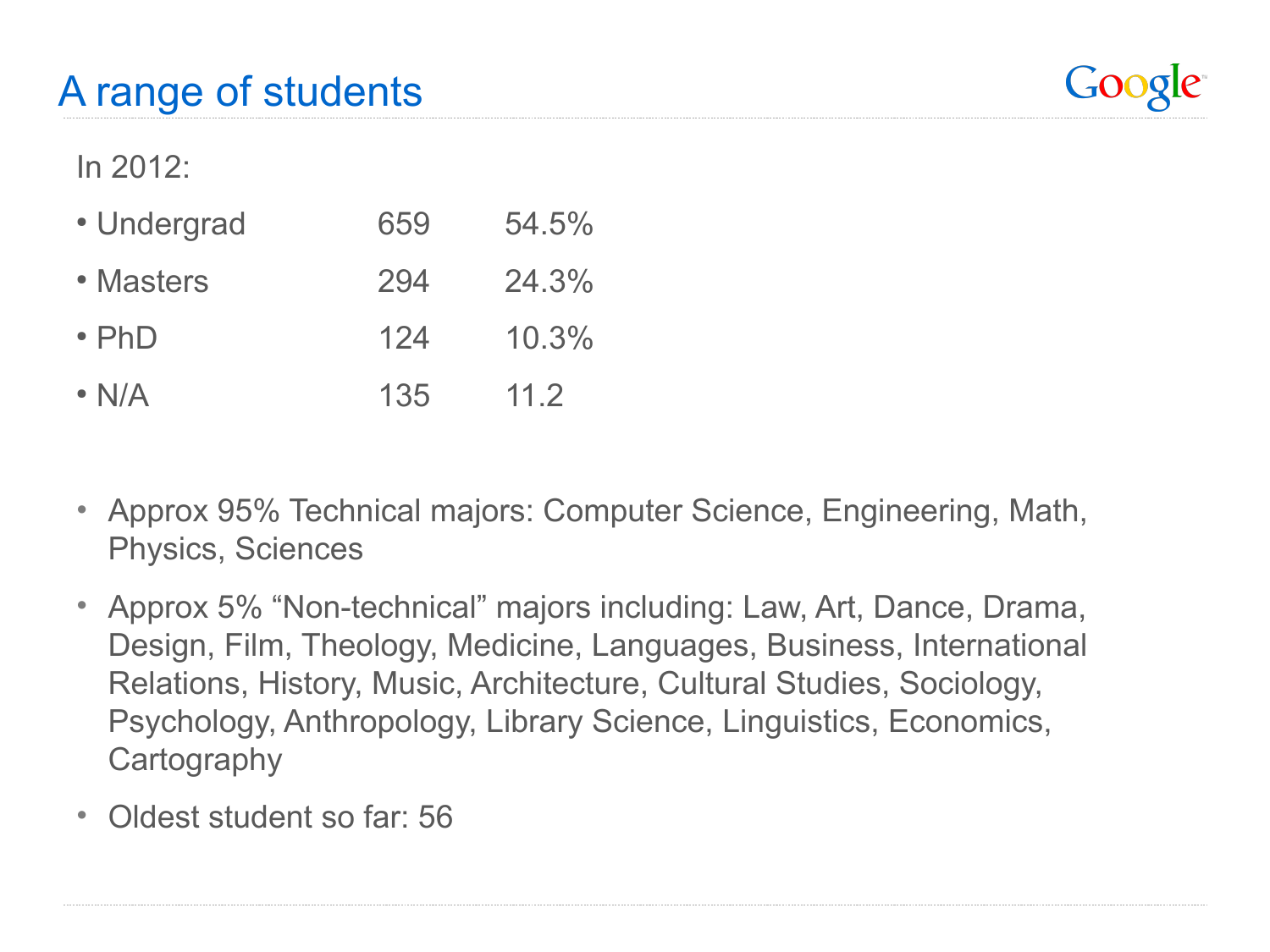

Students gain:

- Skills
- Real world experience
- Sample code
- Contacts

Mentoring Organizations gain:

- New contributions & contributors
- Global exposure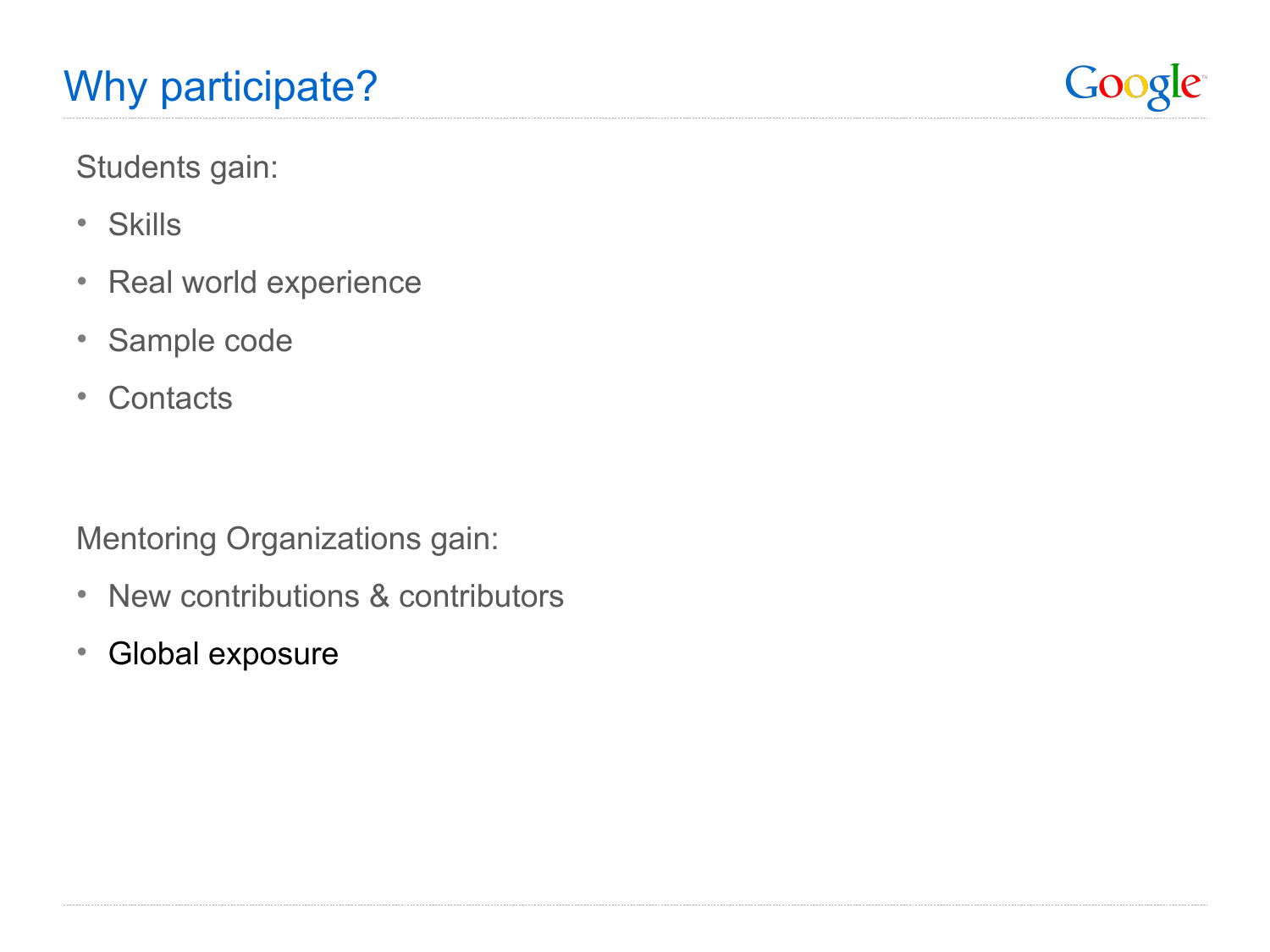Google

- Beginning our 9th year
- 390+ FLOSS projects
- 7000+ 'Graduates' and 3000+ Mentors
- 112 Countries and counting
- 40M+ USD in funding since 2005
- 20M+ Lines of code produced and released as open source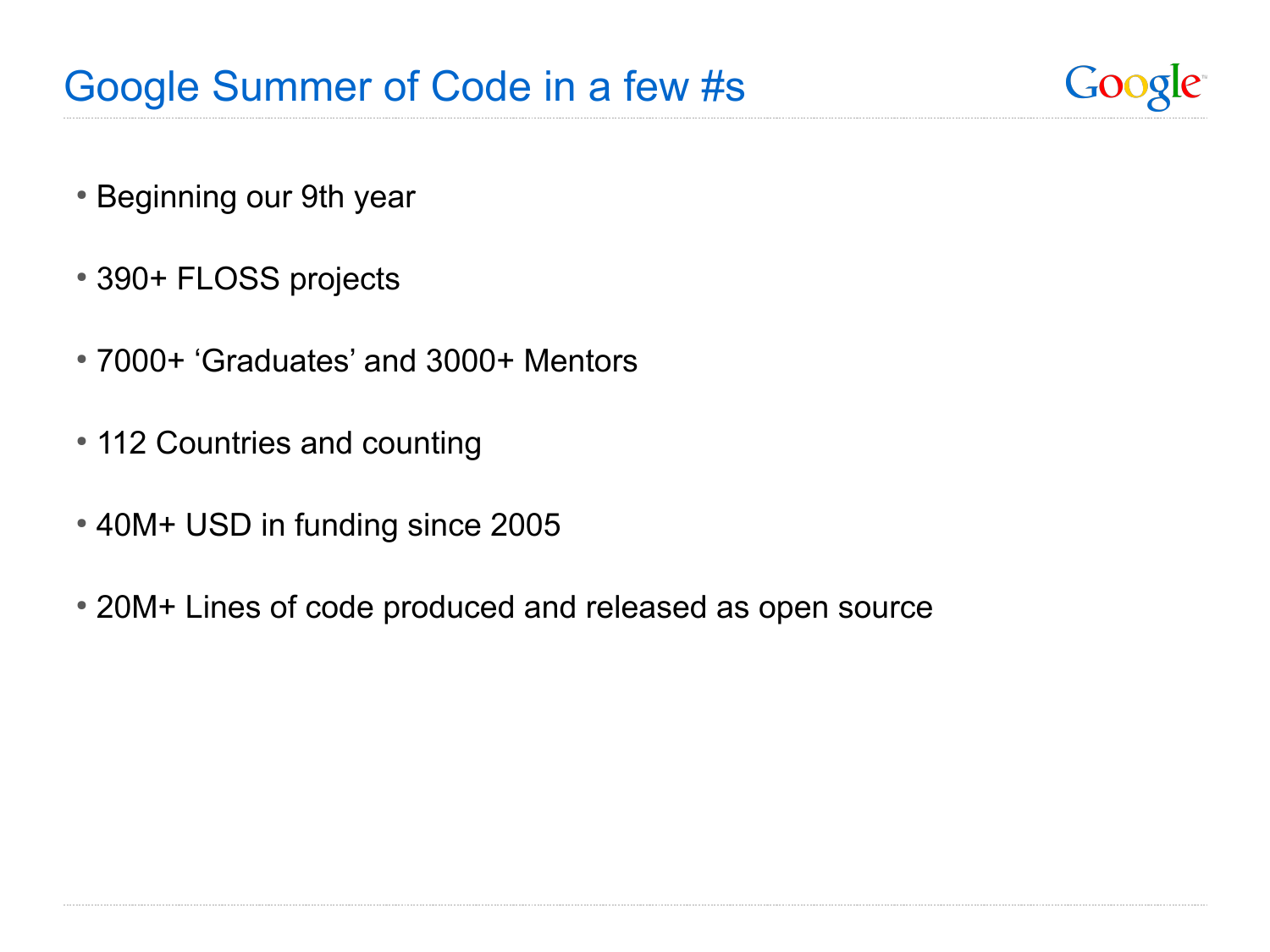### Proven the model and generated community

Has spawned similar programs:

- Gnome Womens outreach (Gnome,
- European Space Agency Summer of Code in Space,
- Ruby Summer of Code,
- Season of Usability (Calligra, GIMP, LibreOffice and ownCloud), Summer of Documentation (Blender, Gentoo,)

GO0

Student generated Meetups scheduled around the world, Google+ and Facebook pages created, mailing lists started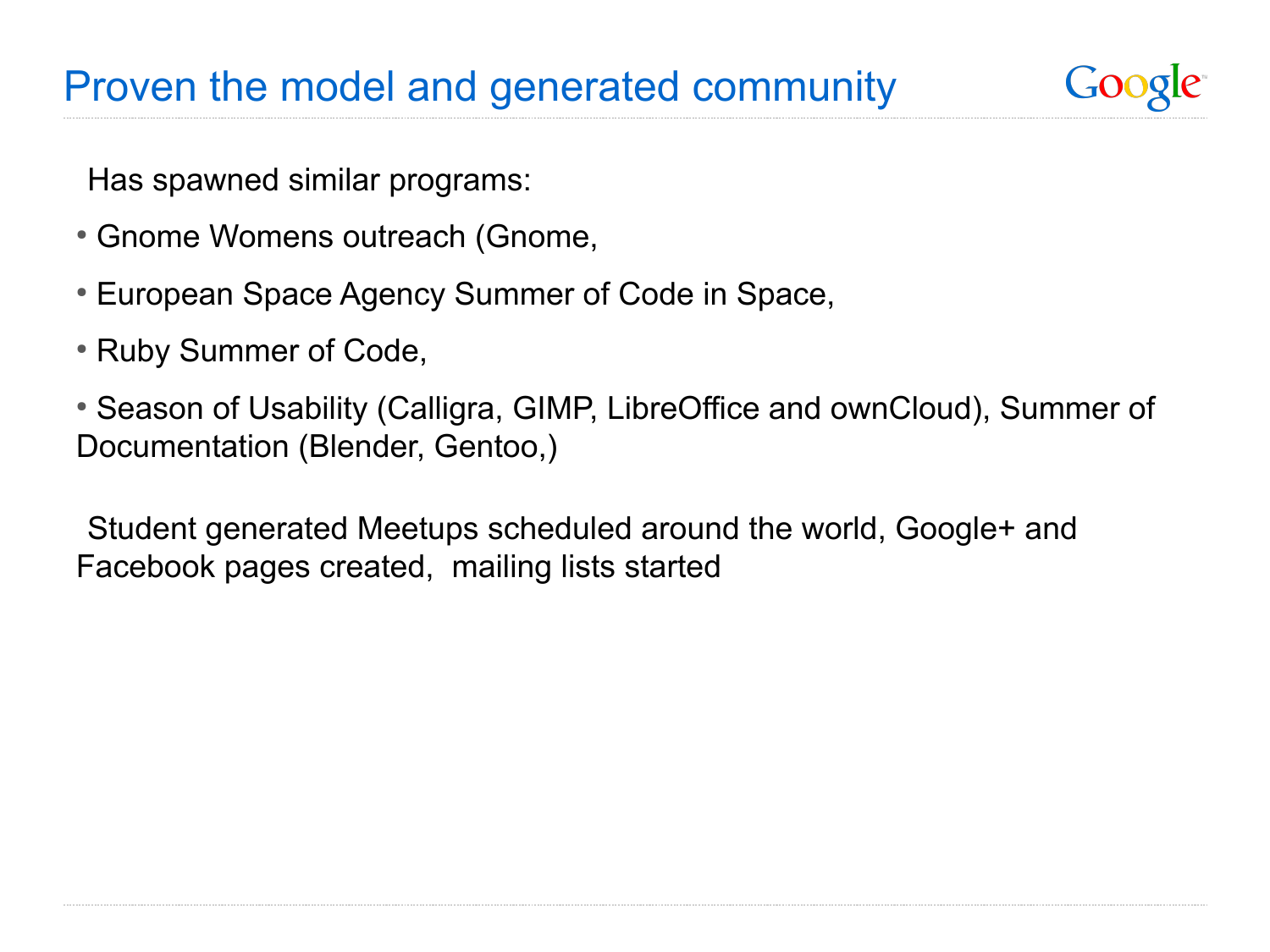"The ""Tilt"" 3D debugger, done by Victor Porof in 2011, went from a "wouldn't it be cool if" idea on our ideas list to a GSoC project to a working Firefox extension to a built-in part of Firefox in nightly builds to being shipped to 450 million people - in a fraction over 12 months."

Gervase Markham, Mozilla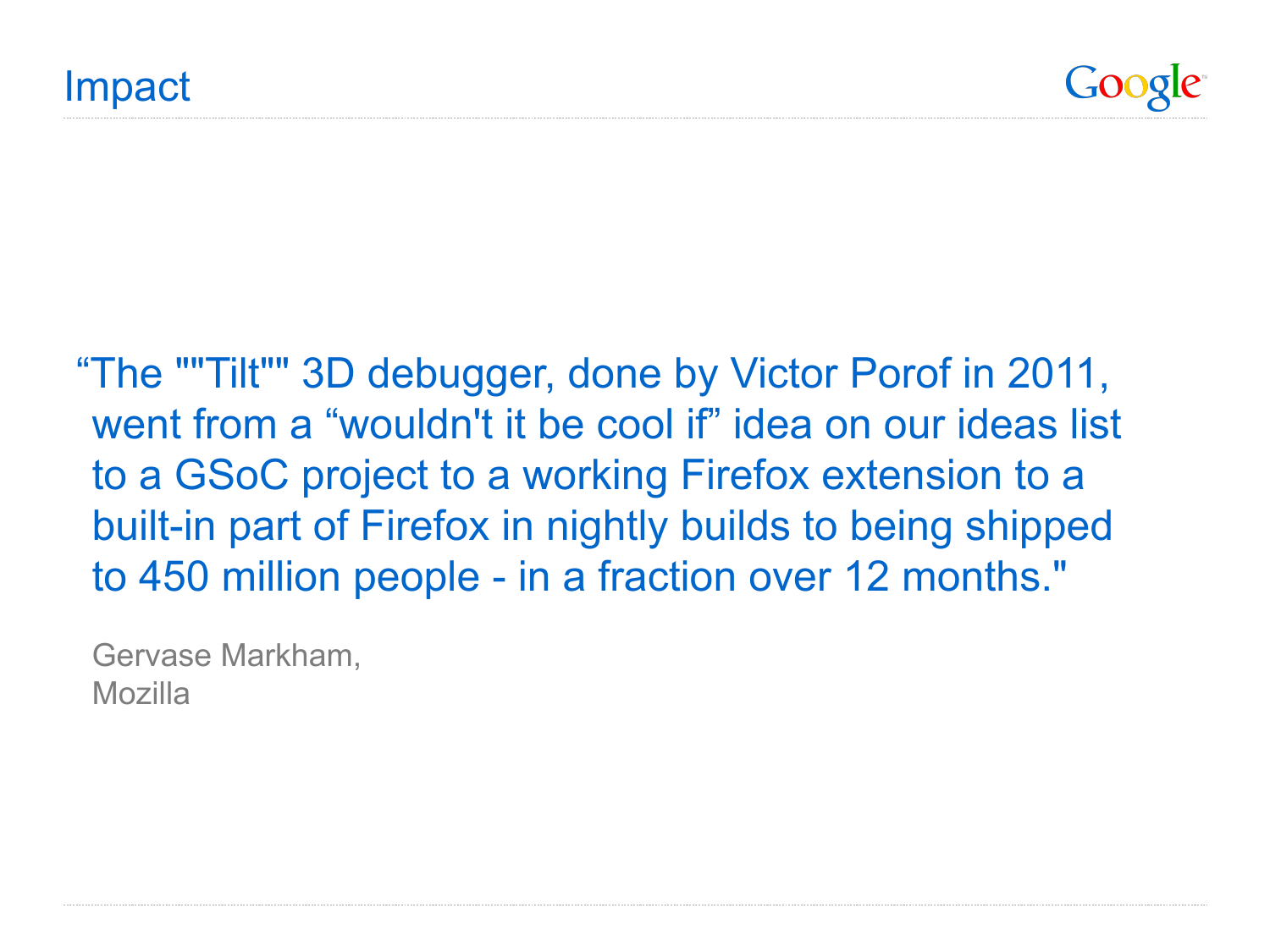

## The student who added Fluid Simulation in Blender seven years ago received the Technical Academy Award in 2013 for his work on Fluid Simulation!

Ton Roosendaal, Blender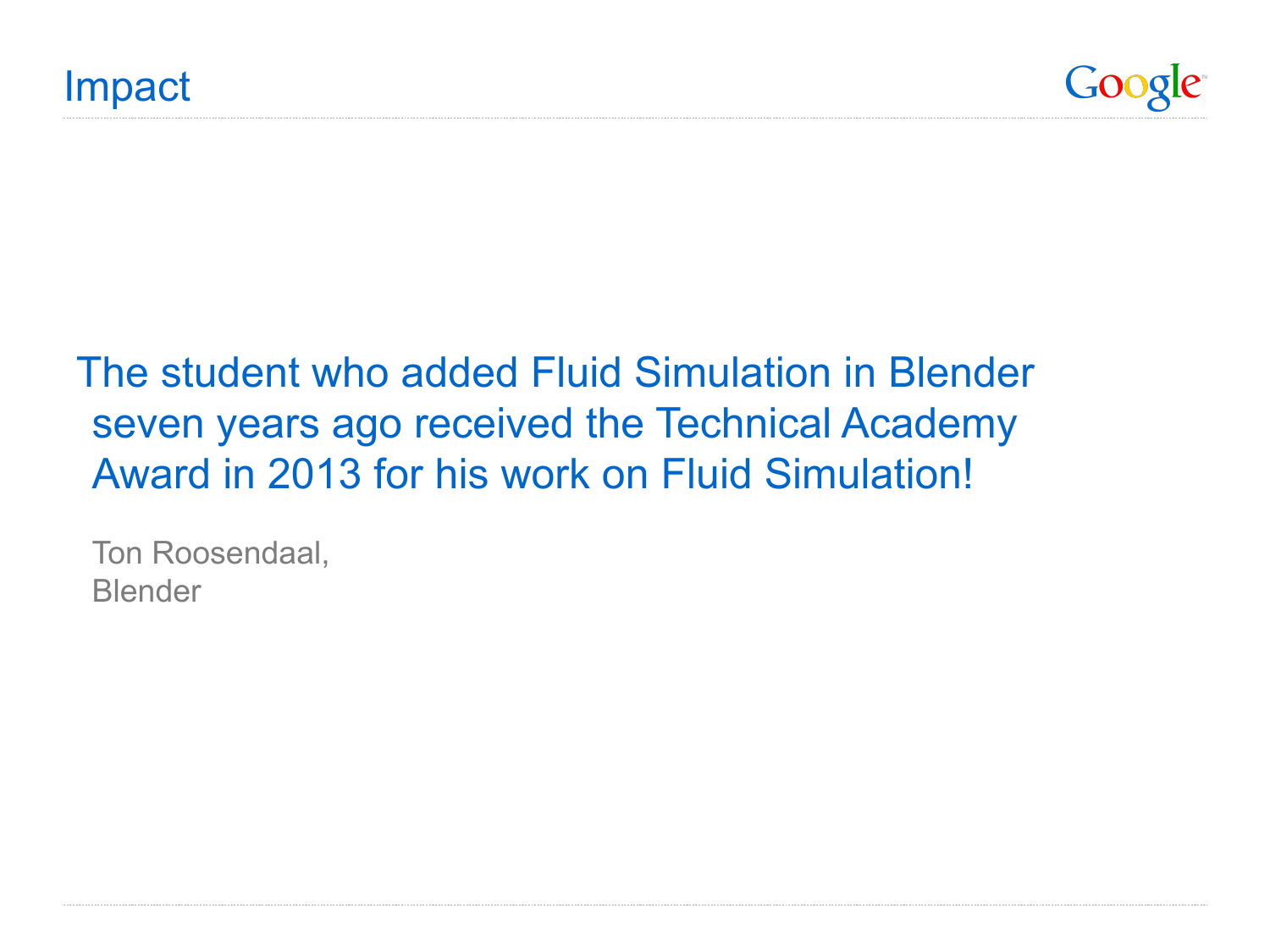Impact

Google

When I started Google Summer of Code, I was an obscure student living in a small developing country with no real opportunity to move ahead in life. I had no connections, no access to academics in my preferred field of study and no hope of 'changing the world'. Barely ten months later, I'd worked on some of the best health informatics projects on the planet, visited implementation sites, done cutting edge research work for leading American scholars, helped maintain implementation sites in Africa and, in my own little way, contributed to make the world a better place.

I've learned to communicate well, to work with diverse offshore based teams, to manage my time wisely and to make the best of any situation.

Suranga Nath Kasthurirathne, Google Summer of Code 2011 student for OpenMRS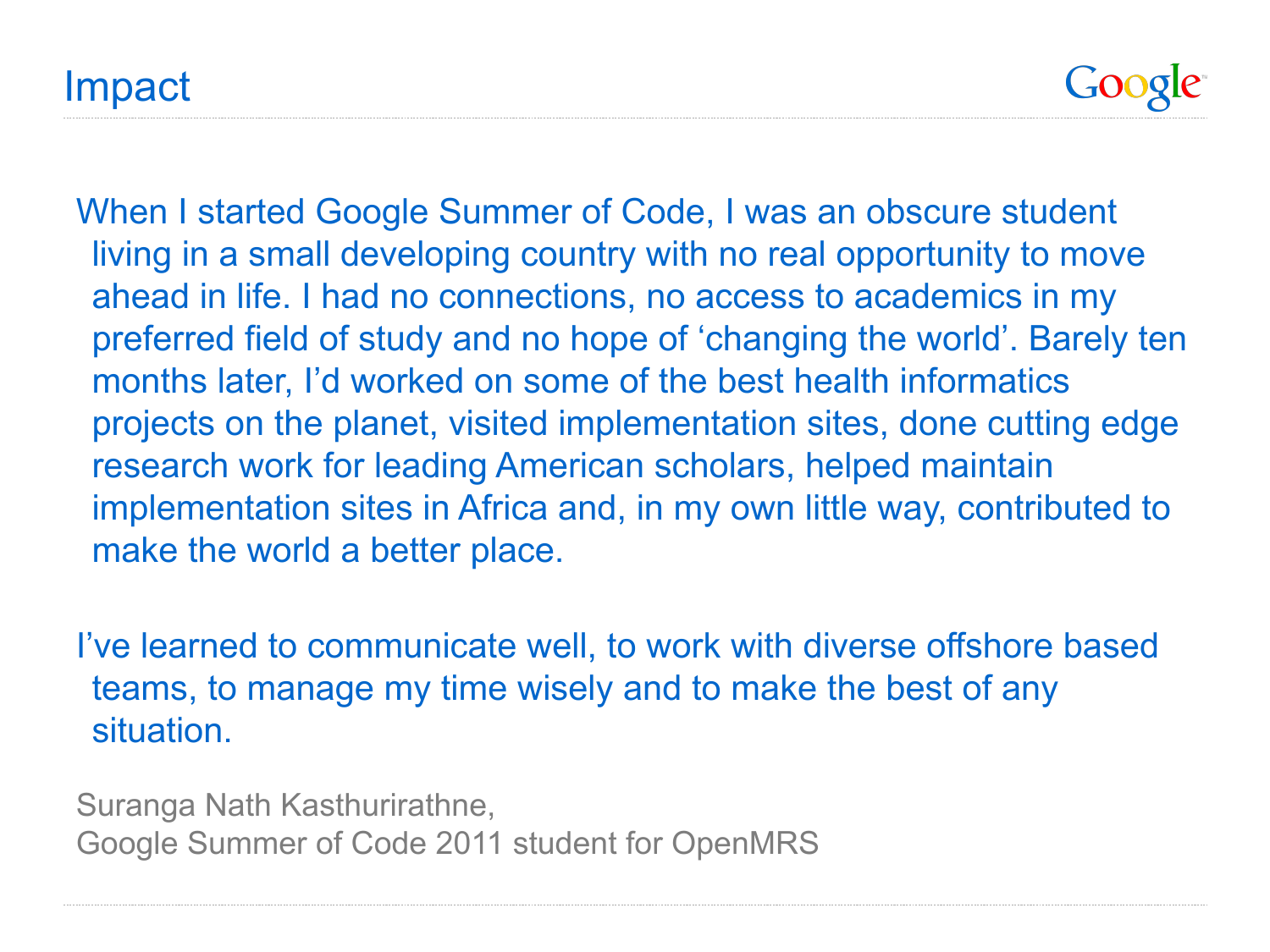# Middle East & Africa: Students and Mentors 2005-2012

# **Students** Algeria 7 Egypt 23 • Ghana 1 • Israel 27 • Mauritius 1 • Morocco 1 • Nigeria 1 Rwanda 4 • Saudi Arabia 2 **South Africa** 14 **Mentors**

| <b>Mentors</b>      |                |
|---------------------|----------------|
| Algeria             | 4              |
| Egypt               | 6              |
| Ghana               | $\overline{2}$ |
| Iraq                | $\overline{2}$ |
| Israel              | 53             |
| Jordan              | 3              |
| Kenya               | $\overline{2}$ |
| Lebanon             | 1              |
| Morocco             | $\overline{2}$ |
| Niger               | 1              |
| Qatar               | 1              |
| <b>South Africa</b> | 26             |
| <b>Tanzania</b>     | $\overline{2}$ |
| Tunisia             | 1              |
| Uganda              | 6              |

Google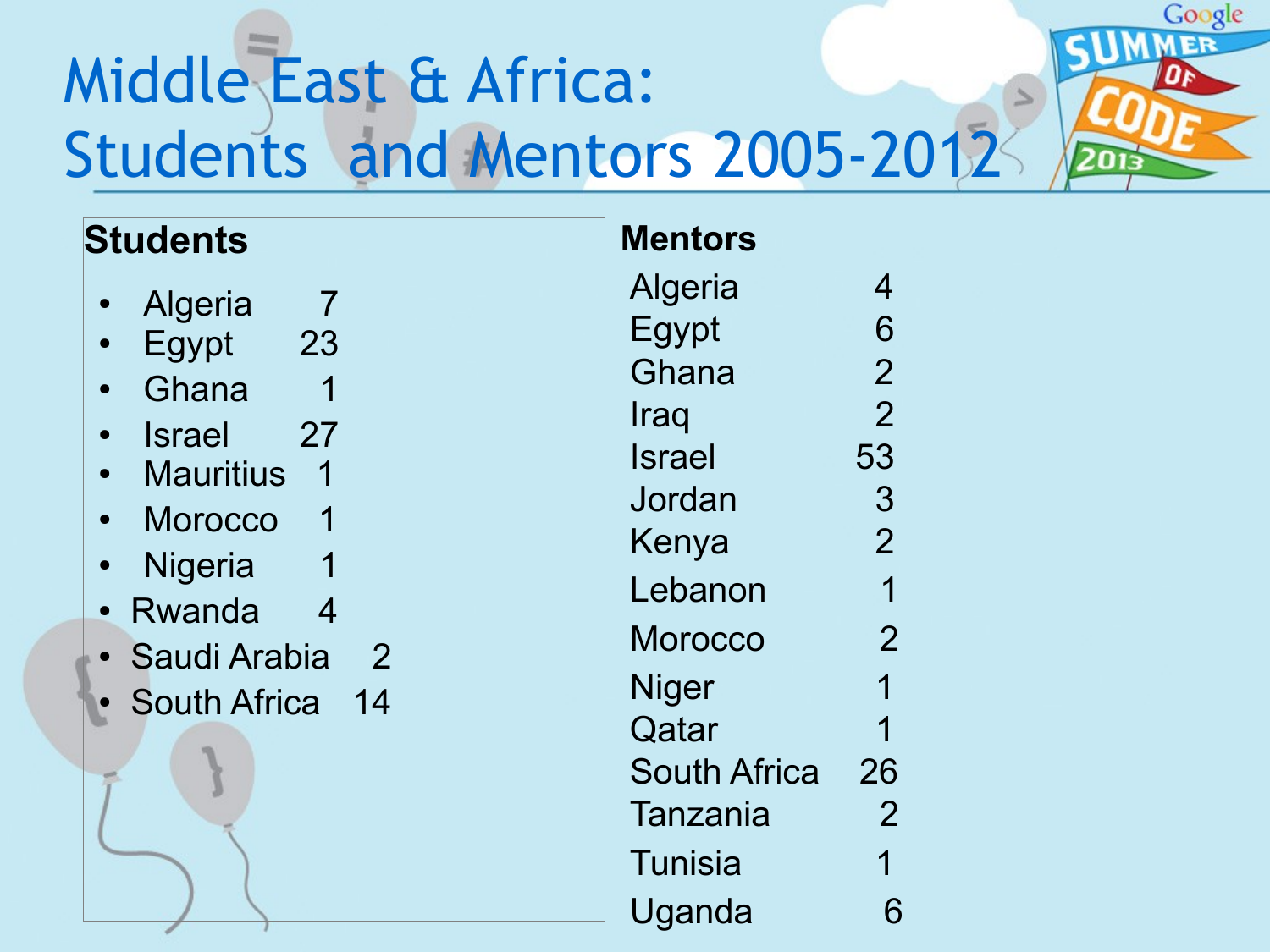## Thank You!

[allman@google.com](mailto:allman@google.com)

http://developers.google.com/opensource/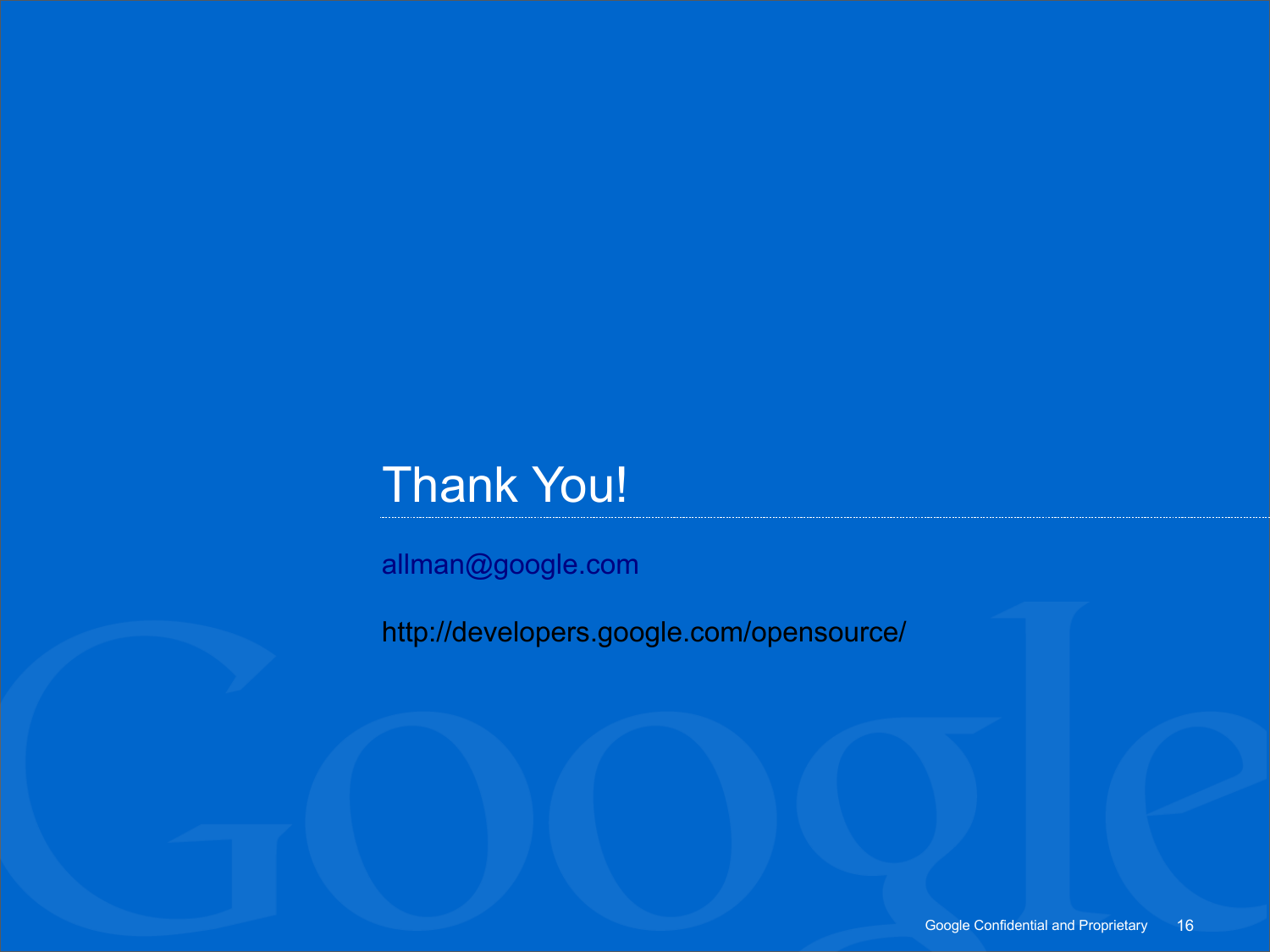

We all have an important role to play in building a culture that encourages and fosters diversity, not just because it is the right thing to do, but because it will enable us to build better products.

Alan Eustace, Google Senior VO of Engineering, on the importance of a diverse workforce